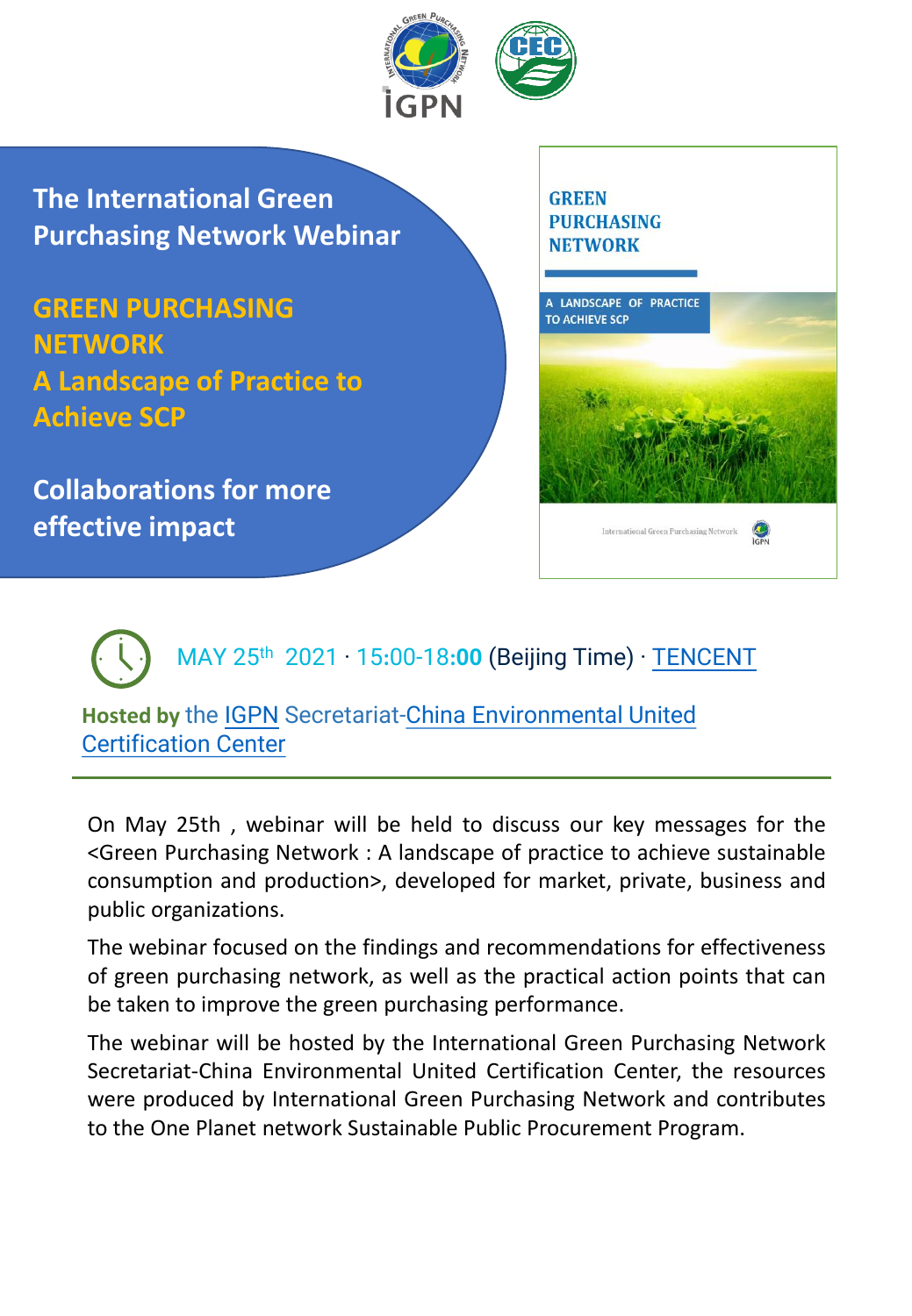## **OBJECTIVE**

Introducing the key findings and message of the <Green Purchasing Network : A landscape of practice to achieve sustainable consumption and production>, experience sharing of the green purchasing progress for its members, strengthen cooperation and partnerships of the International Green Purchasing Network.

## **OUTPUT**

- Increased understanding of green purchasing network.
- Exchanging experiences among members.
- Responses to the cases and key message.
- Explore follow up initiative and potential collaboration opportunities.

## **AGENDA OUTLINE**

| 5 Min            | <b>Welcome remark</b><br>Ms. ZHANG Xiaodan, General manager, China Environmental<br>United Certification Center, the IGPN Secretariat<br>organization; Advisory member of the IGPN                                                             |
|------------------|------------------------------------------------------------------------------------------------------------------------------------------------------------------------------------------------------------------------------------------------|
| 10 Min           | <b>Opening remark</b><br>Mr. CHEN Yanping, China Environmental United Certification<br>Center<br>Mr. Mark Hidson, ICLEI-Local Governments for Sustainability<br>$\bullet$                                                                      |
| <b>120 Min</b>   | <b>Sharing Cases from the IGPN Members</b><br>Overview and key message of the "GREEN PURCHASING<br>NETWORK-A Landscape of Practice to Achieve SCP" report;<br>Responses to the cases and key messages from IGPN<br>$\bullet$<br><b>Members</b> |
| <b>20-30 Min</b> | $Q+A$<br>Opening discussion for clearer and more effective green<br>purchasing                                                                                                                                                                 |
| <b>10 Min</b>    | <b>Closing remark</b>                                                                                                                                                                                                                          |